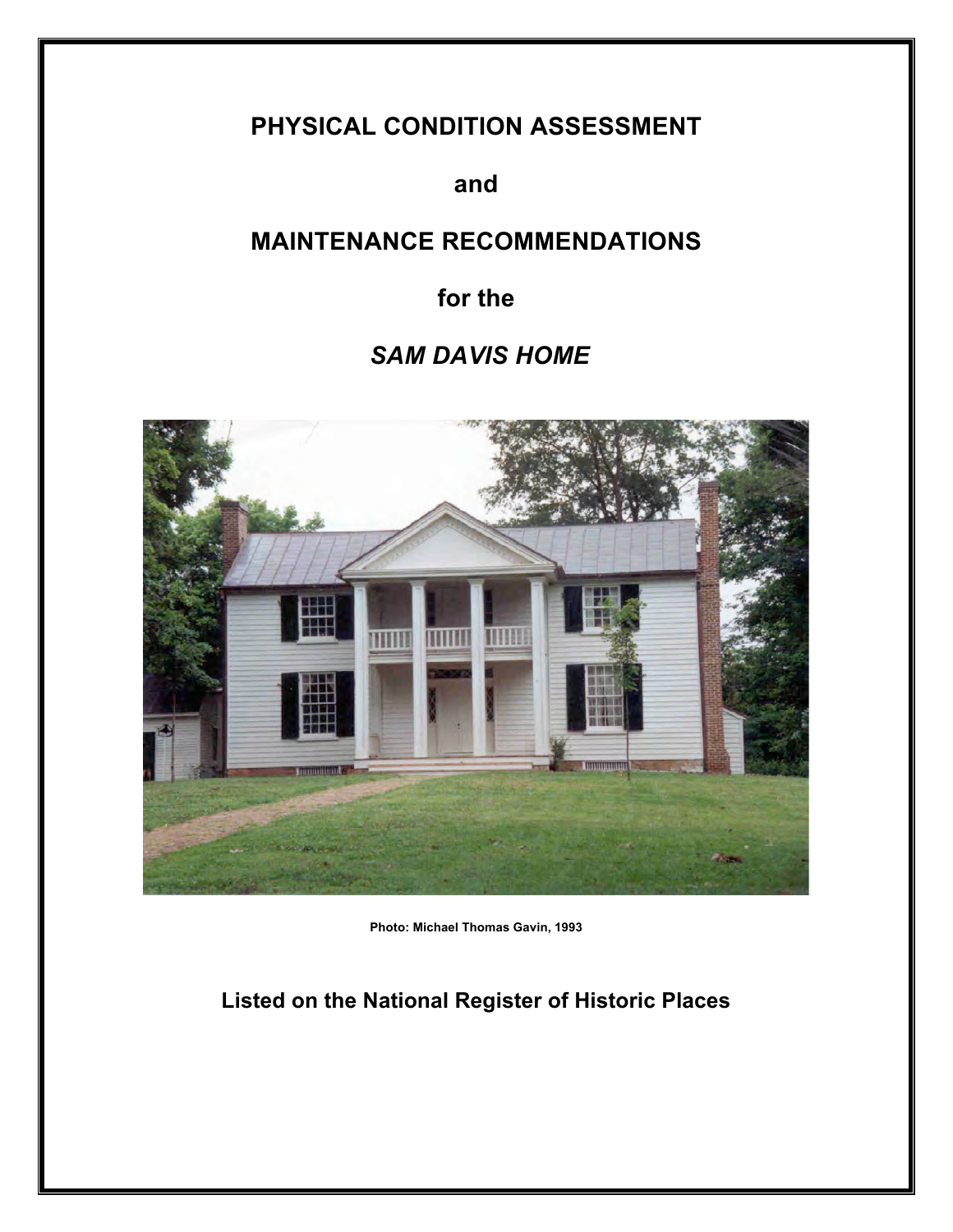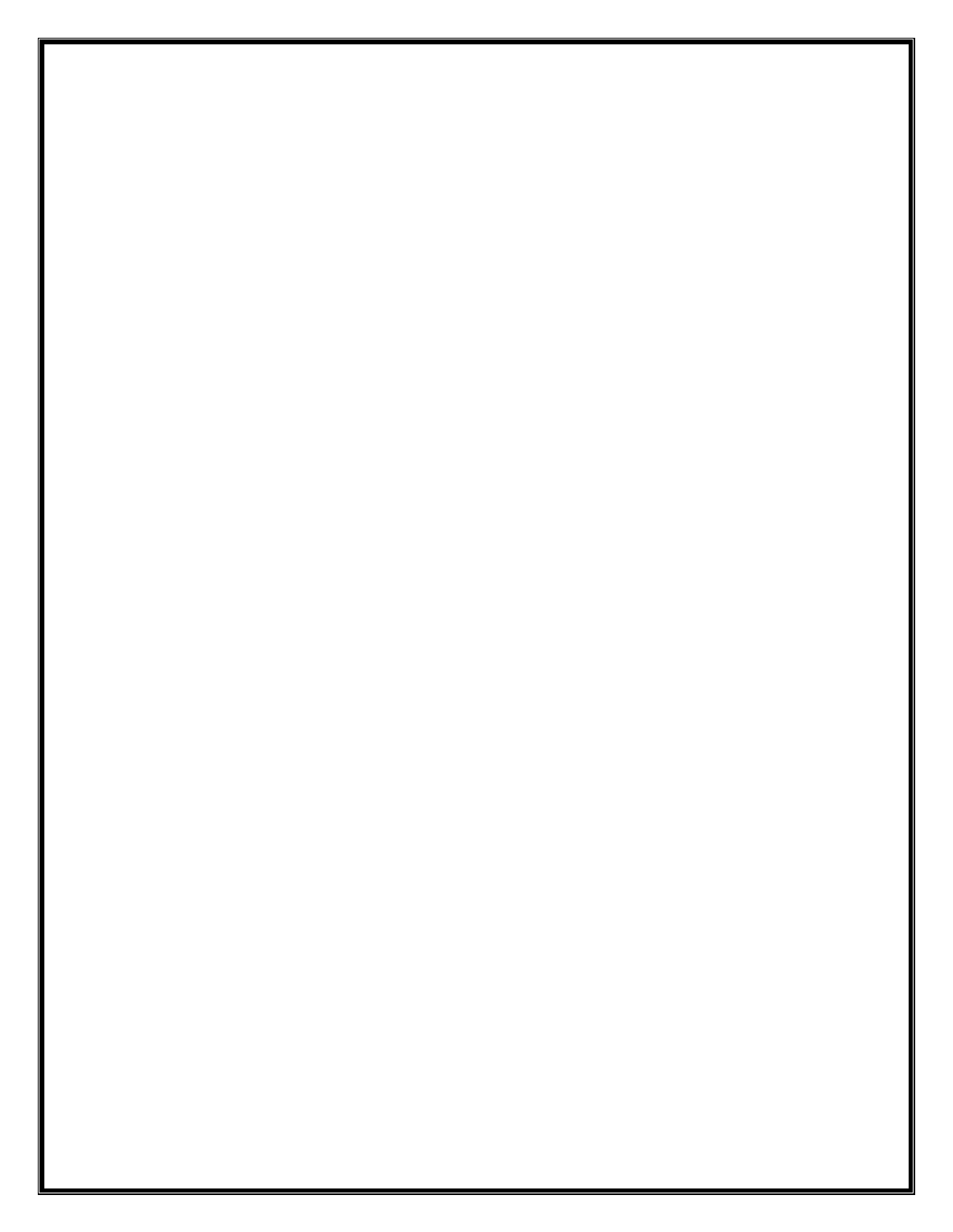**PHYSICAL CONDITION ASSESSMENT**

**and**

# **MAINTENANCE RECOMMENDATIONS**

## **for the**

# *SAM DAVIS HOME*

**Prepared for the Sam Davis Memorial Association Smyrna, Tennessee**

**Michael Thomas Gavin, Preservation Specialist John Perkins, Graduate Research Assistant**

**A Professional Services Project of the Tennessee Civil War National Heritage Area\* Middle Tennessee State University**

**November 2005**



\*The Tennessee Civil War National Heritage Area (TCWNHA) is a statewide program dedicated to the interpretation and preservation of Tennessee's Civil War and Reconstruction legacies. Partially funded by the National Park Service, the TCWNHA is one of several projects administered by the Center for Historic Preservation at Middle Tennessee State University.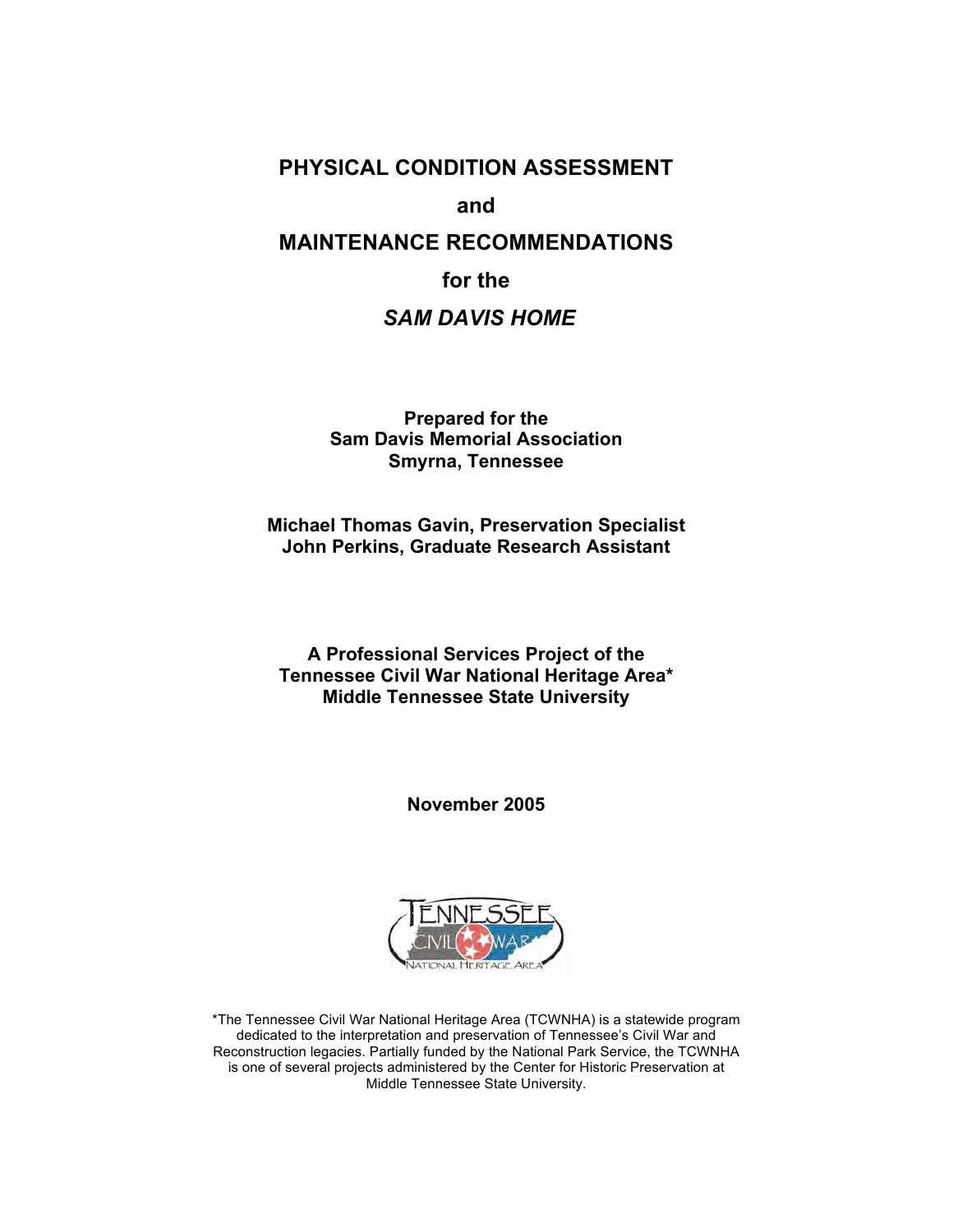#### **Introduction**

This assessment of the historic Sam Davis Home is provided at the request of John Lodl, Executive Director of the Sam Davis Home and Museum, in order to assess the current physical state of the building. The house underwent extensive restoration efforts in 1992 and 1993, and remains structurally sound and generally well-maintained. In September, 2005, the authors inspected the house and its surroundings and documented the conditions observed at that time. This research included examining the exterior facades of the building (from the ground) and each room inside for potential problems or existing damage. The following study is the result of that effort.

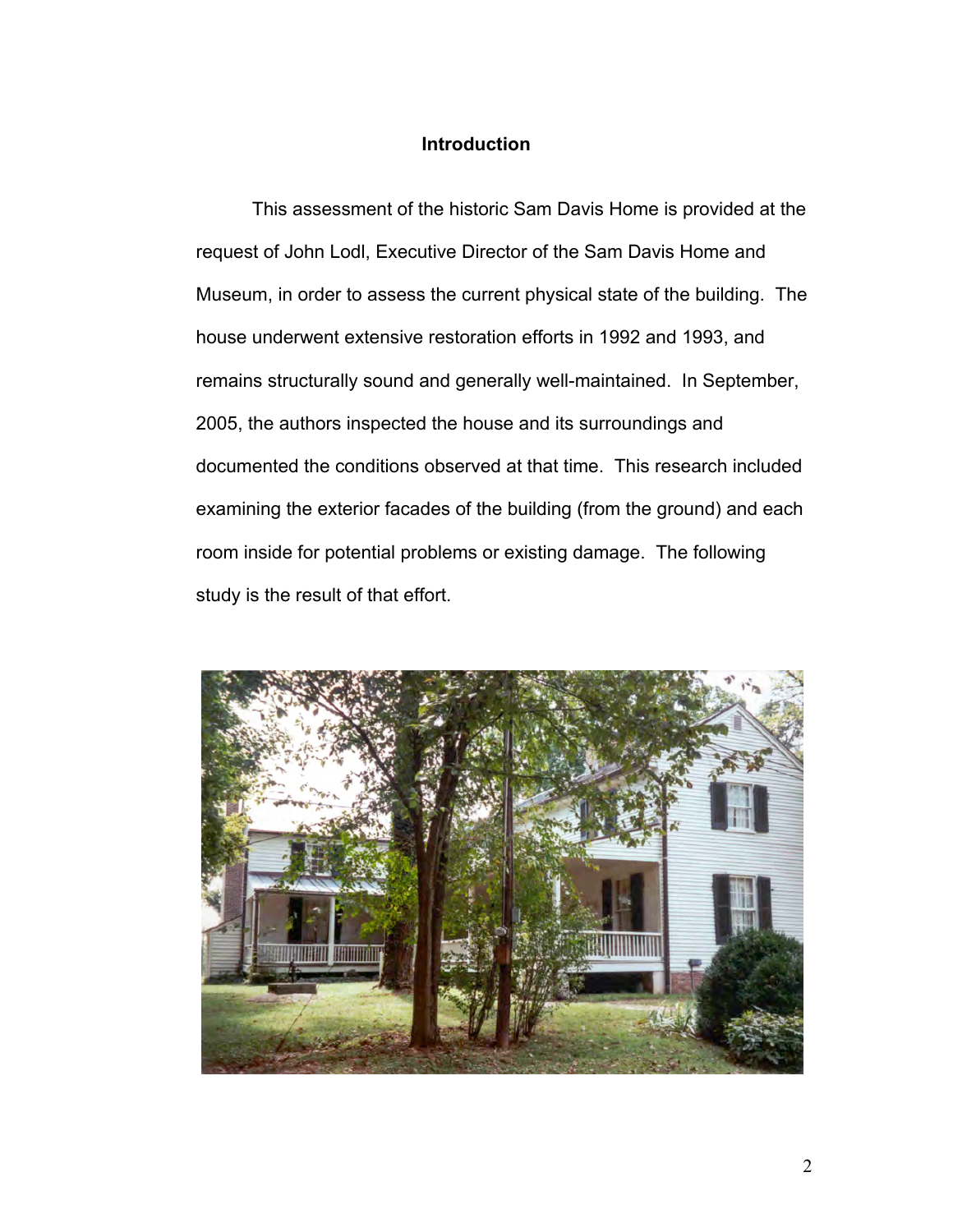## **Condition and Recommendations**

Overall, the physical state of the historic Sam Davis Home is fairly good, both inside and out. There were few conditions observed that posed any immediate health or safety concerns, with the exception of the loose bricks on the front walkway. Evidently, the periodic maintenance of the house and grounds has prevented serious problems from developing.

Although the majority of the deficiencies that were noticed are aesthetic, they tend to negatively influence a visitor's perception of the house. Most of the situations that need correction are relatively minor (except the painting and the repair of the back porch) and can be remedied with a minimum of materials and labor as time and resources allow. The following is a breakdown of the present condition of the structure, and recommendations for appropriate corrective actions.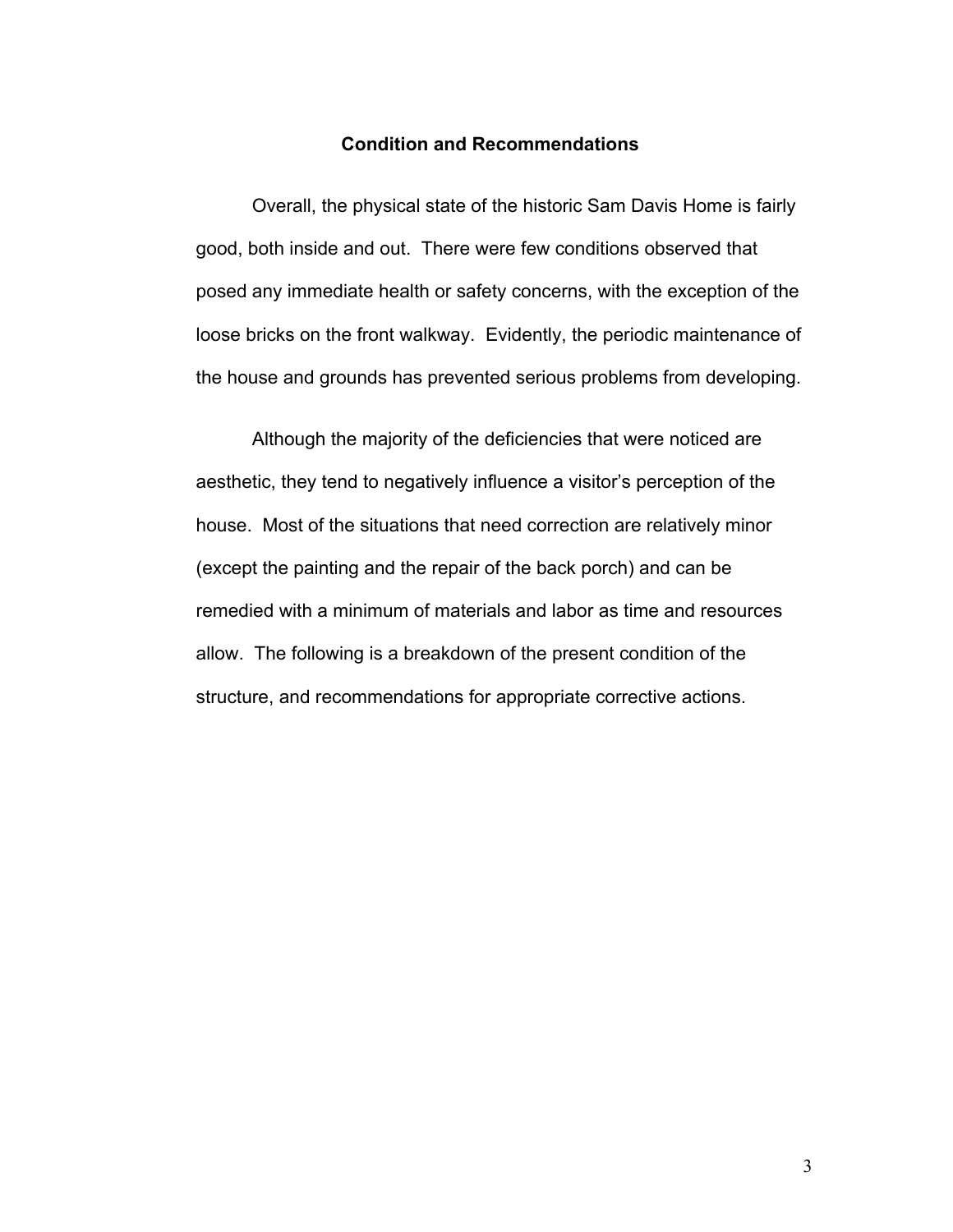- **1. Exterior.**
	- a. The nosing moulding nailed to the front porch steps is pulling away from the treads. This is due to continuous use. As a result, small stones have fallen into the gap between the nosing and the rest of the tread. The stones need to be removed and then the nosing reattached using woodscrews of sufficient length that are then countersunk and filled.



- b. The decking boards of the front porch have not been sealed. This is allowing rain water to damage the wood, and it will result in the continued deterioration of the front porch. This wood needs to be thoroughly cleaned and then coated with an appropriate sealer as soon as possible.
- c. Paint is peeling in numerous locations on the south facade of the house. This is primarily due to the fact that there is more direct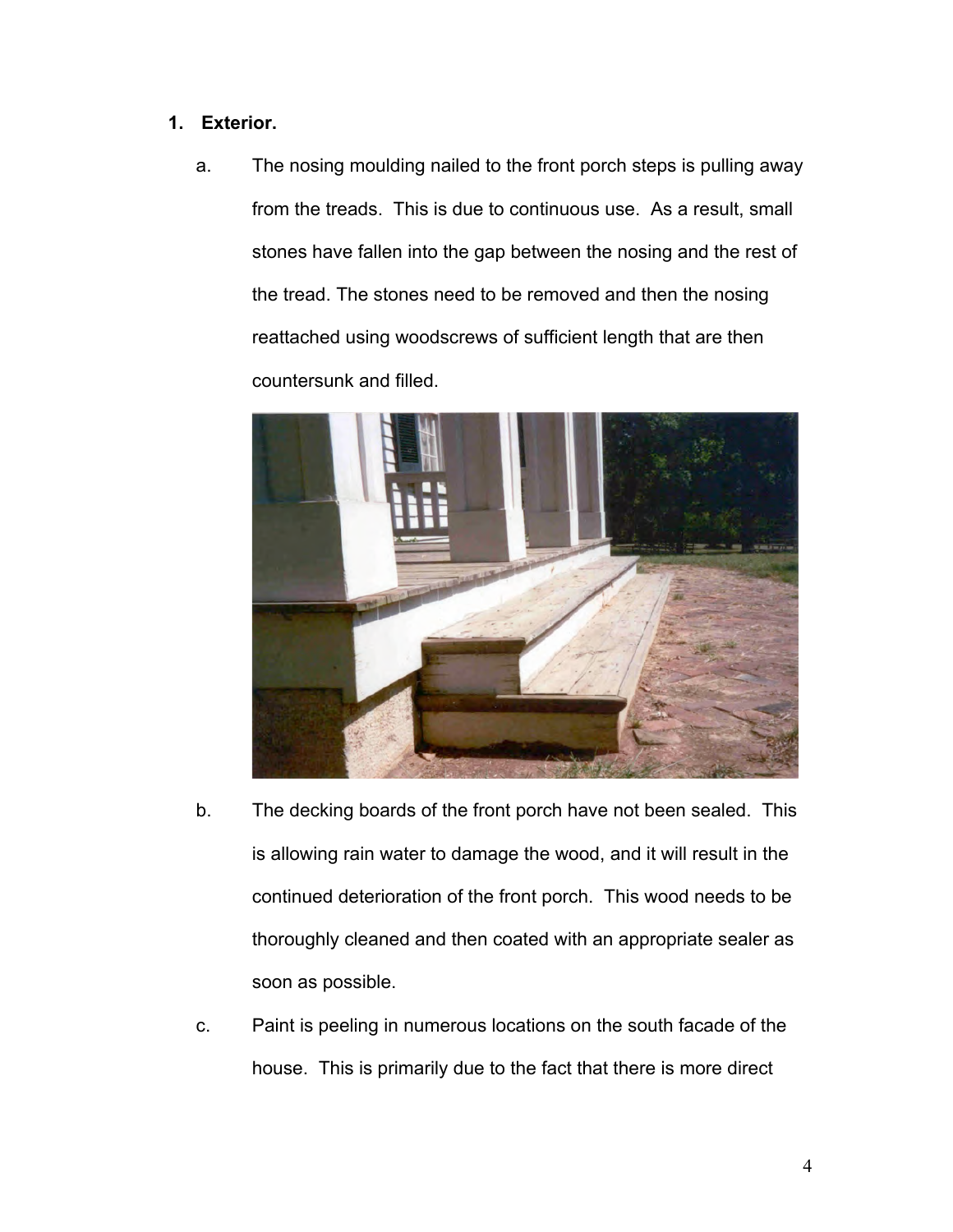weather exposure on this wall than any of the others. This side of the house needs to be scraped and repainted. It is important to remember that under hot and humid conditions a coat of paint only lasts for about five years on the exposed exterior walls of a building.

d. A number bricks are coming loose in the walkway on the southeast corner of the house and a few are missing entirely. Grass and weeds growing in the joints are partially responsible. This situation

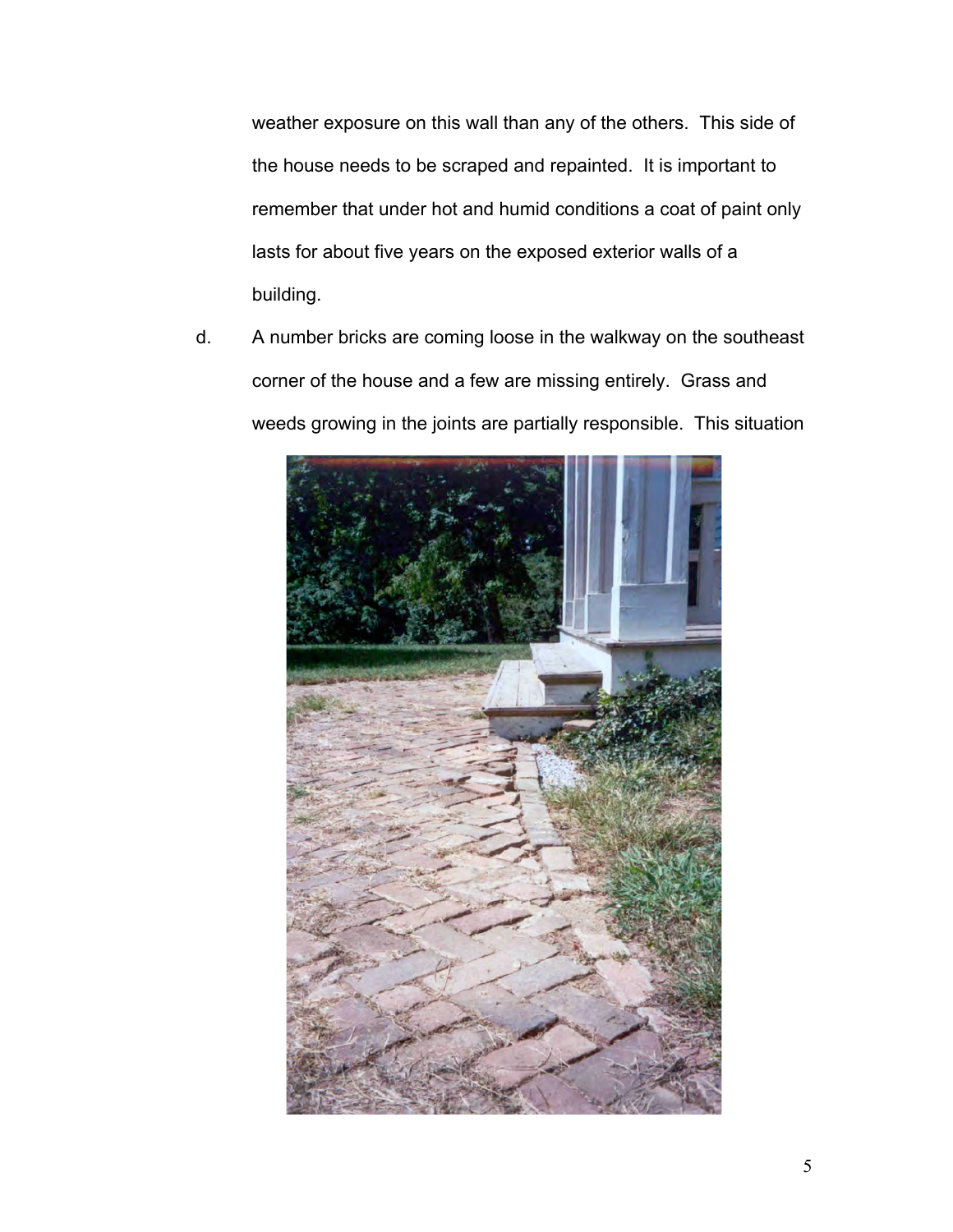can be controlled by manual means or by the use of herbicide. The affected area of the walkway should be re-laid and the missing bricks replaced.

e. The blind on the right side of one of the first floor windows on the southeast wall presents an unsightly appearance This is due to the

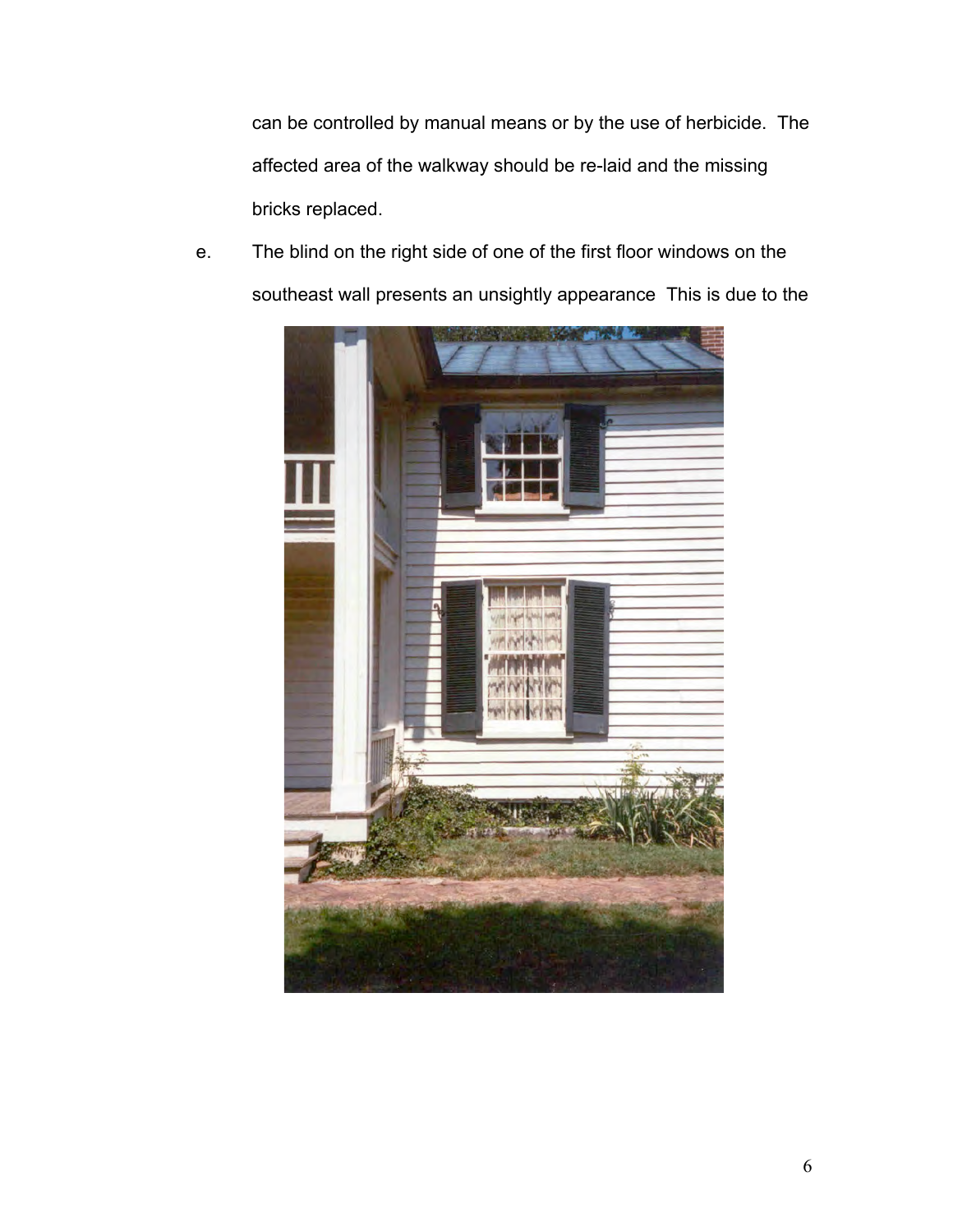fact that the lower hinge of the blind has worked loose, causing the blind to sag slightly. This blind should be removed and repaired before reattaching it to the building.

f. On the back porch on the east side of the house, a number of the decking boards are beginning to rot near the outer edges. This too is due to continuous weather exposure. In addition, some of the framing members underneath the porch are also deteriorating. This deterioration prevents the nails in the decking boards from holding properly. The affected boards should be removed and replaced; the deteriorated framing members should be repaired. The situation in this area is similar to that of the front porch. The wood should be protected with a sealer so that it does not rot.

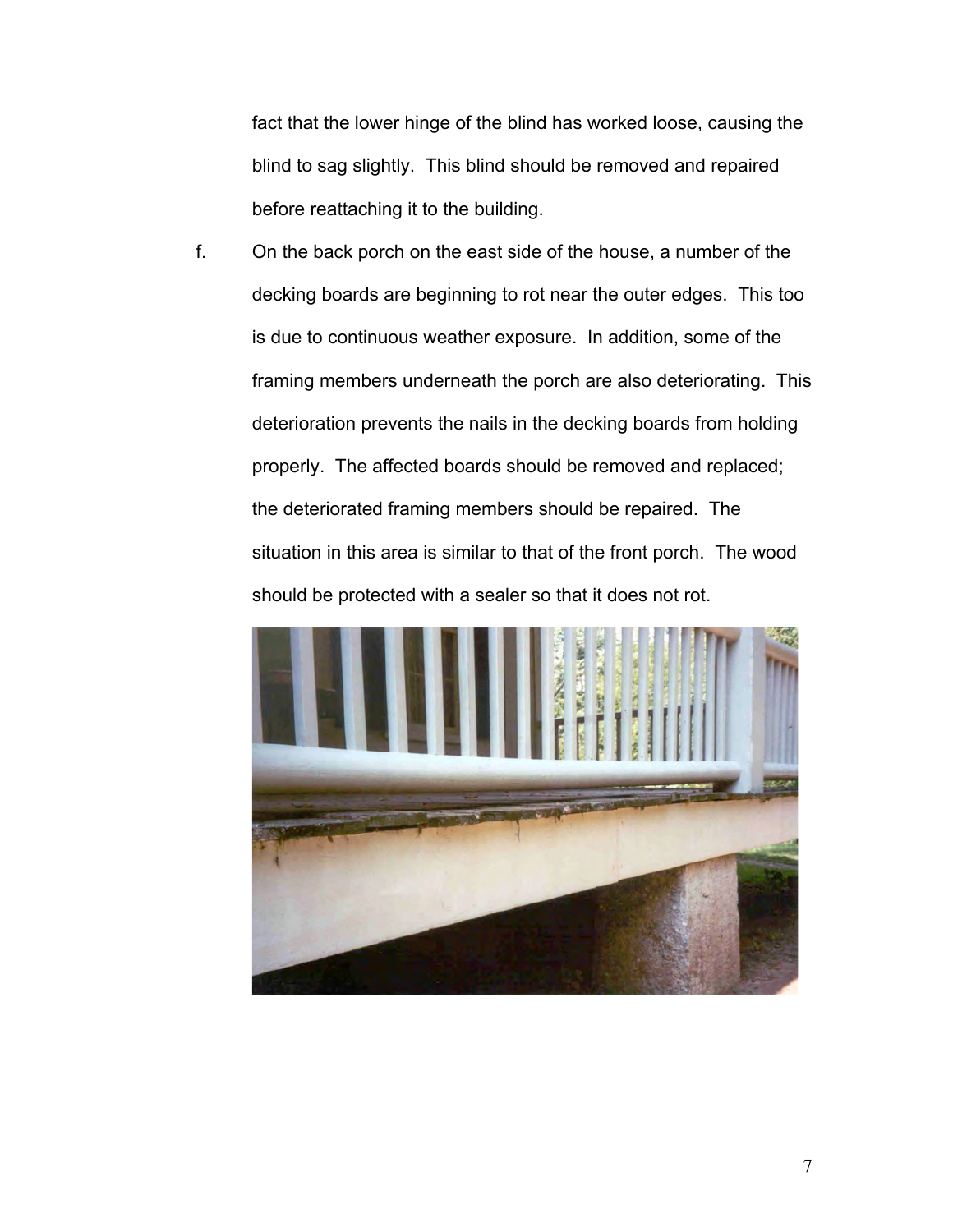g. In various areas around the house, the weatherboards are rotted, primarily near the ground, and specifically to the left of the chimney on the west side of the house. The deteriorated weatherboards need to be replaced with similar material and attached with historically appropriate fasteners.

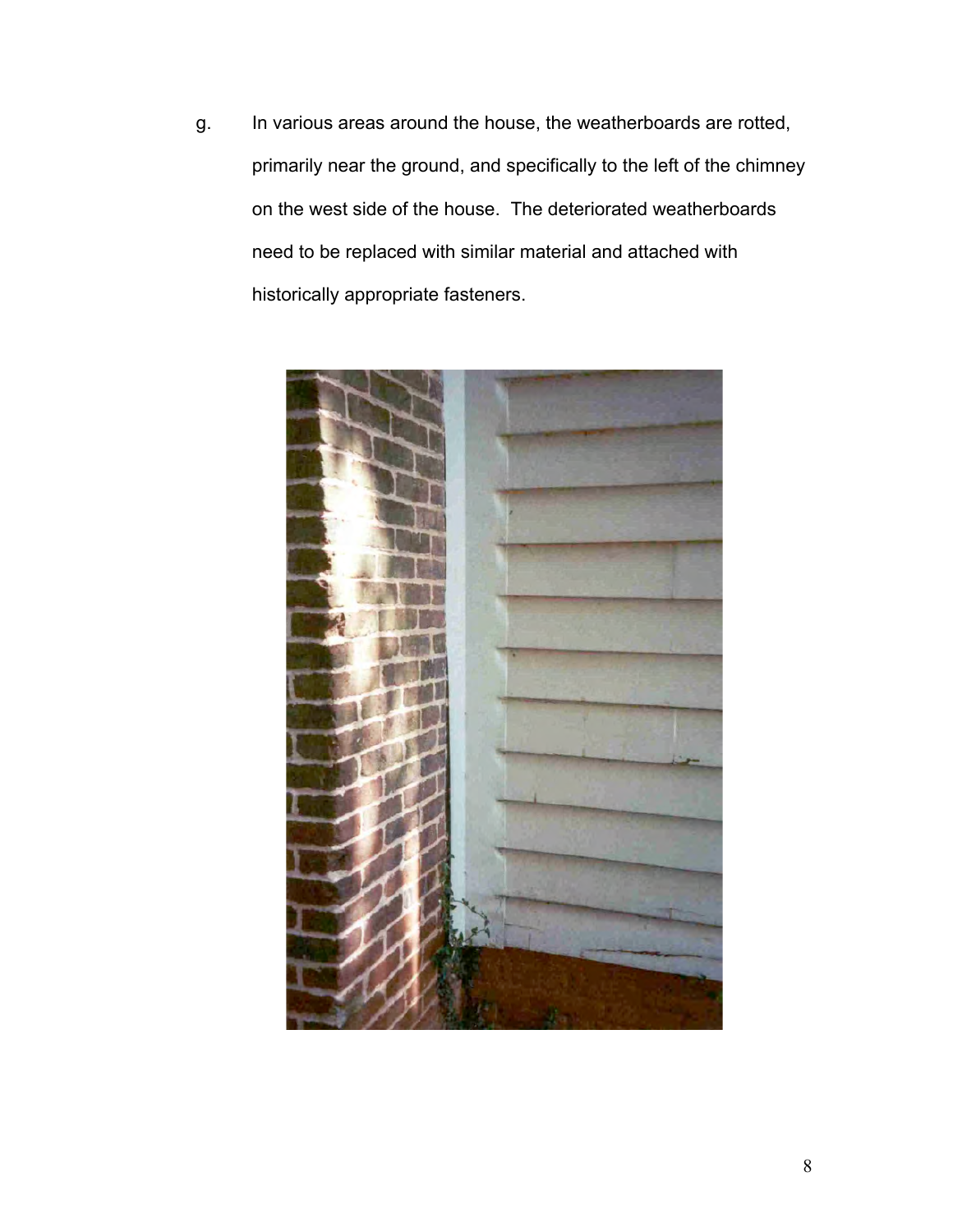h. On the east side of the house, a small shed protects the entrance to the basement. The bottom of the door has a large opening at the bottom evidently made by a small animal. This hole should be repaired with appropriate materials.

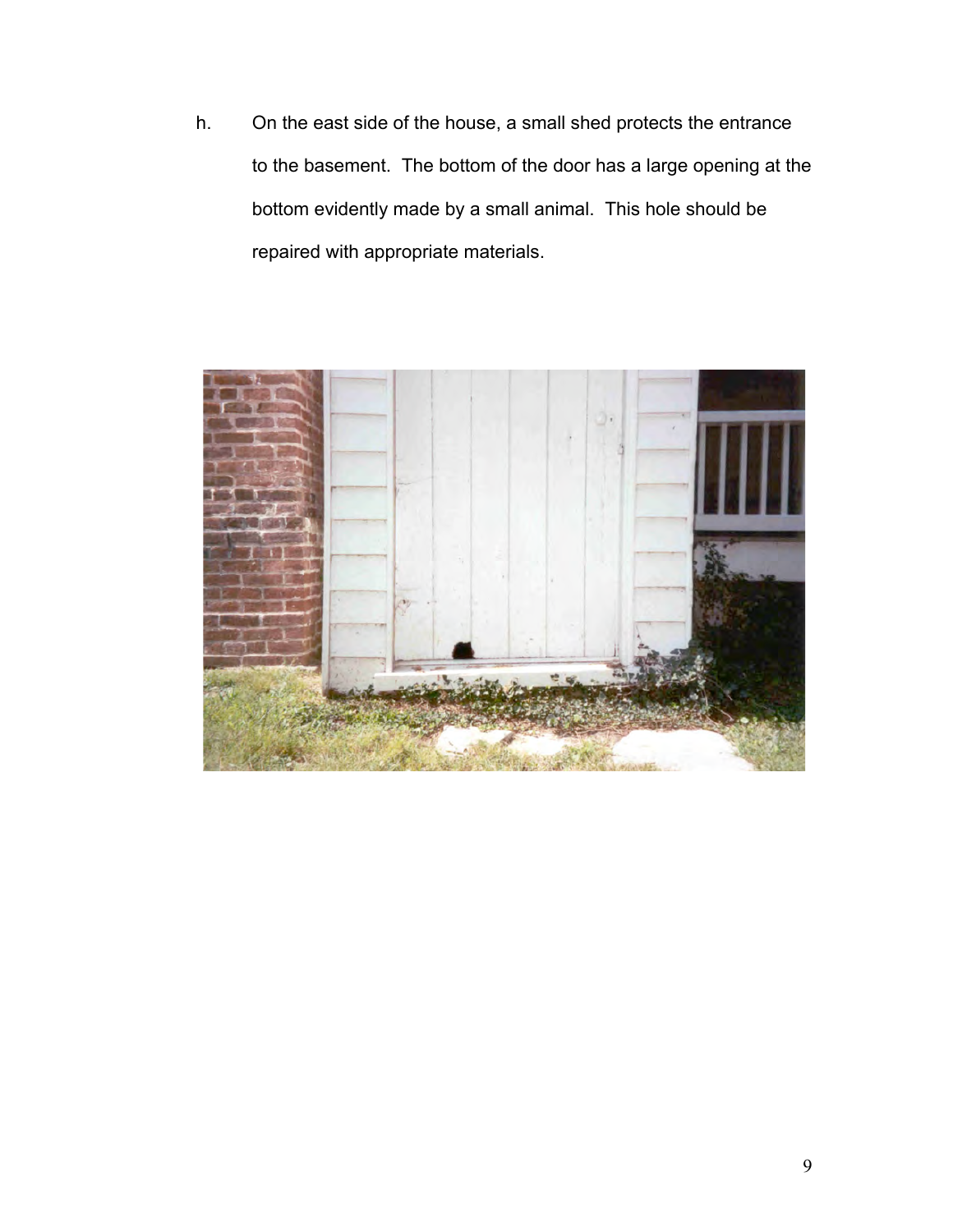## **2. Formal Parlor**

- a. This room has two main problems. First, some bricks and debris have fallen down the chimney. The chimney needs to be inspected to see what kind of material has fallen and whether or nor the mortar is sound. The metal caps on the chimney should be checked to see if it is allowing birds or objects in from outside. Any missing bricks need to be replaced.
- b. The other problem in this room is that the walls appear to bow inward in some areas. This is not a major structural concern because there are solid log walls behind the plaster. However, some cracks in the paper and plaster on these walls have appeared.



This may be due to severe vibrations caused by the flights of large military aircraft at low altitude over the historic site. The proximity, intensity, and frequency of these flyovers quite likely have a deleterious impact on these fragile surfaces. It may be possible to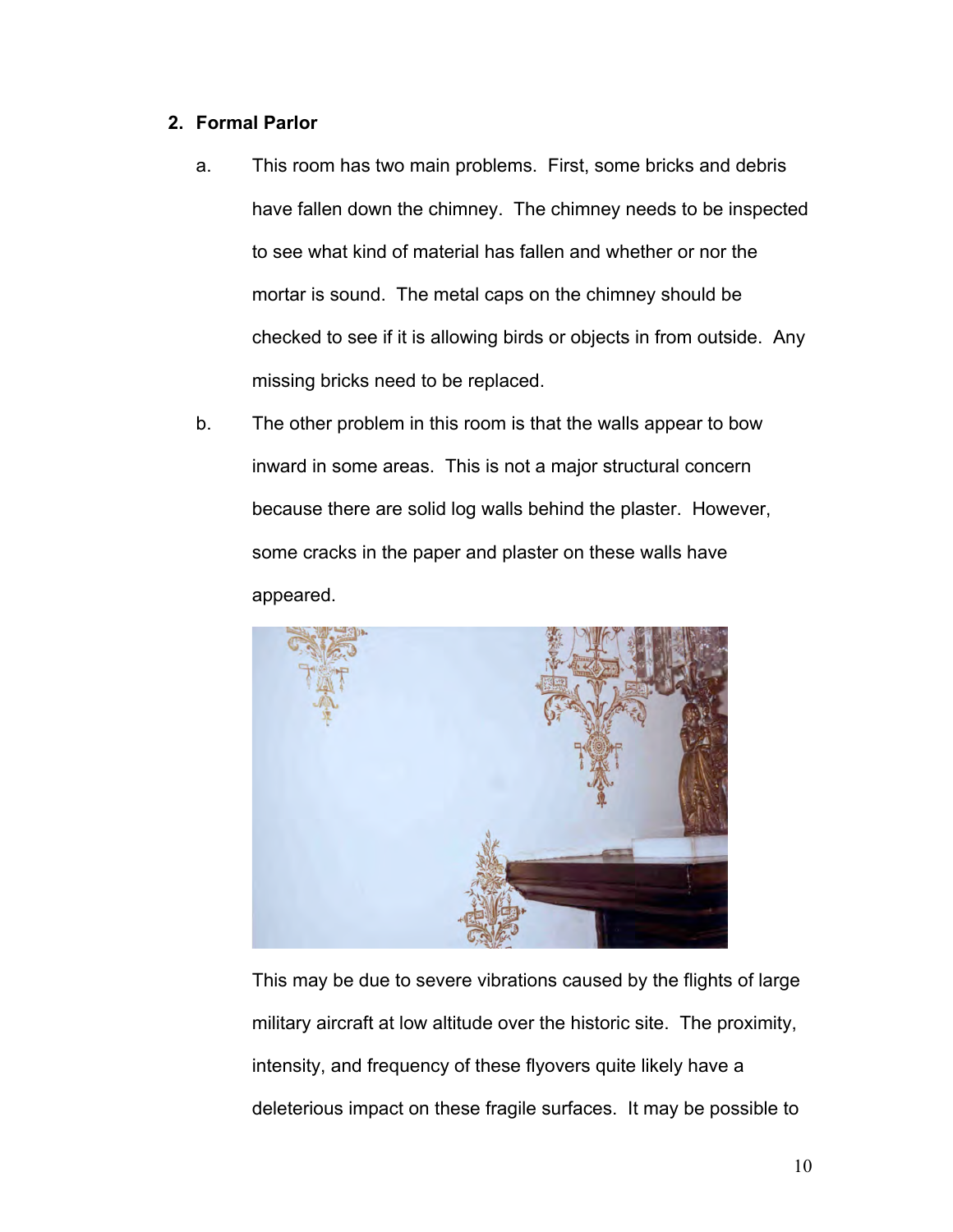convince the officials at the nearby air base to redirect their flight paths away from the house. In any case, the wallpaper needs to be repaired in order to eliminate the visible cracks. It may be possible to fill these cracks carefully with putty tinted to match the color of the paper.

#### **3. Informal Parlor**

- a. Similarly in the informal parlor, the walls appear to bow and thin cracks appear in the wallpaper. The vibrations from low-flying aircraft probably are to blame. Again, the paper needs to be repaired at an appropriate time.
- b. The ceiling paint is also peeling in this room. In this case, the ceiling will need to be scraped, sanded, and repainted in certain areas.
- c. The floor in this room shakes when walked upon. It can be stabilized by installing a support beam (held up by screw jacks) under the floor joists.

### **4. Front (Southeast) Stairway**

- a. Cracks appear in the walls along the front stairway leading upstairs. This may also be due to vibrations from low-flying aircraft. The paper will need to be repaired.
- b. A pane of glass is broken in the window above the north wall of the stairway. As with the other broken panes of glass in the house, this pane needs to be replaced. All of this breakage may be due to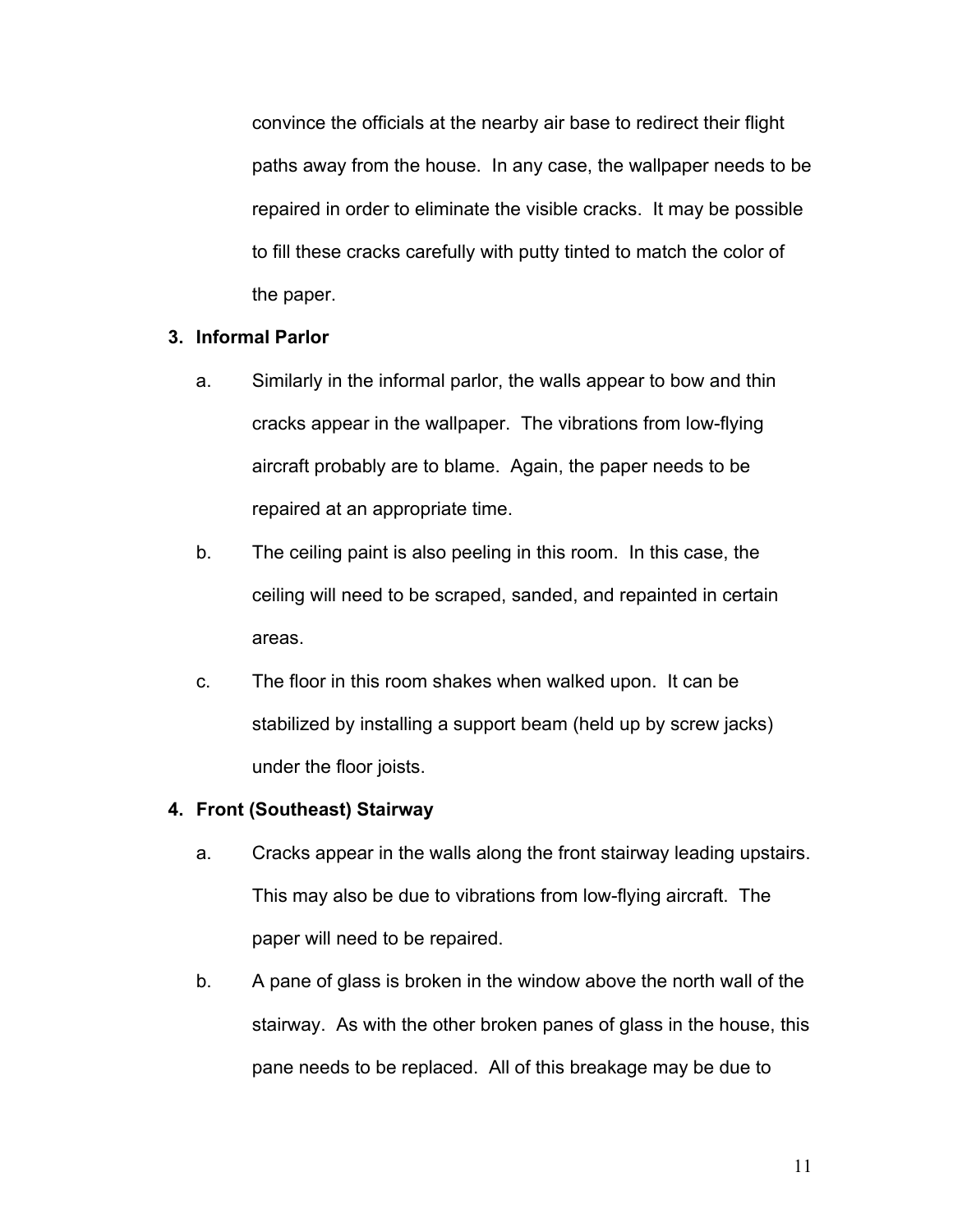vibrations from low-flying aircraft. One solution may be to use tempered glass panes as replacements.

## **5. Grandmother's Room**

- a. There is also a broken pane of glass in the grandmother's room on the second floor of the north side of the house. The glass needs to be replaced.
- b. Bricks and debris have also fallen from the chimney in this room. Like the one in the formal parlor, this chimney should be inspected and the missing bricks replaced.

# **6. Little Girl's Room**

a. There is serious water damage underneath the windows on the north and east walls of the little girl's room.



Water may be splattering in through cracks when it rains or there may be a small gap between the window sash and the frame that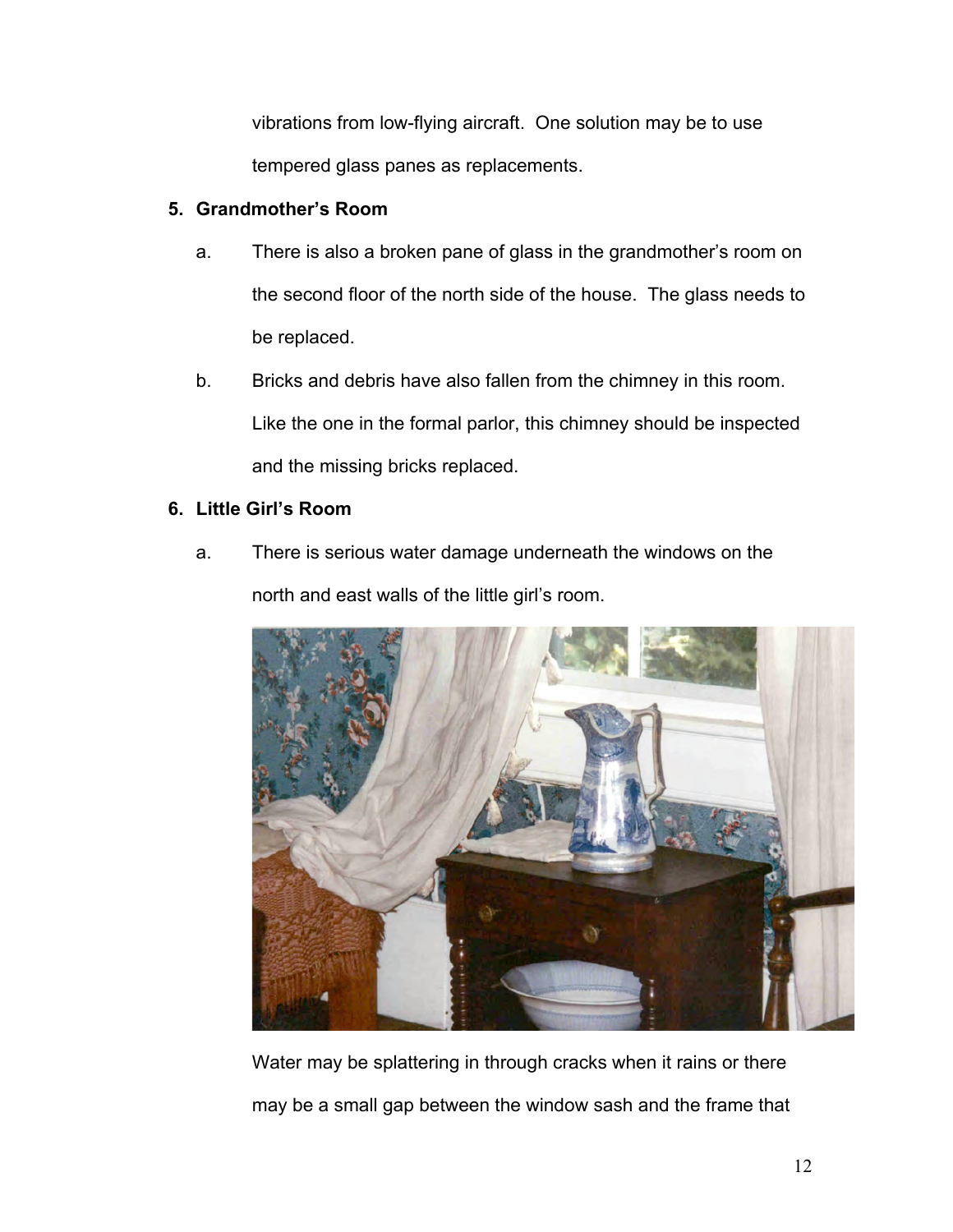water could leak through. A combination of caulking and flashing can prevent most leaks. Possibly the panes need to be reglazed. Another idea to consider would be to add an unobtrusive storm window. A few panes of glass are also cracked in this room. These panes need to be replaced.

# **7. Upstairs Hallway**

a. The windows in the hallway on the second floor of the north side of the house also have cracked panes of glass. These panes need to be replaced.

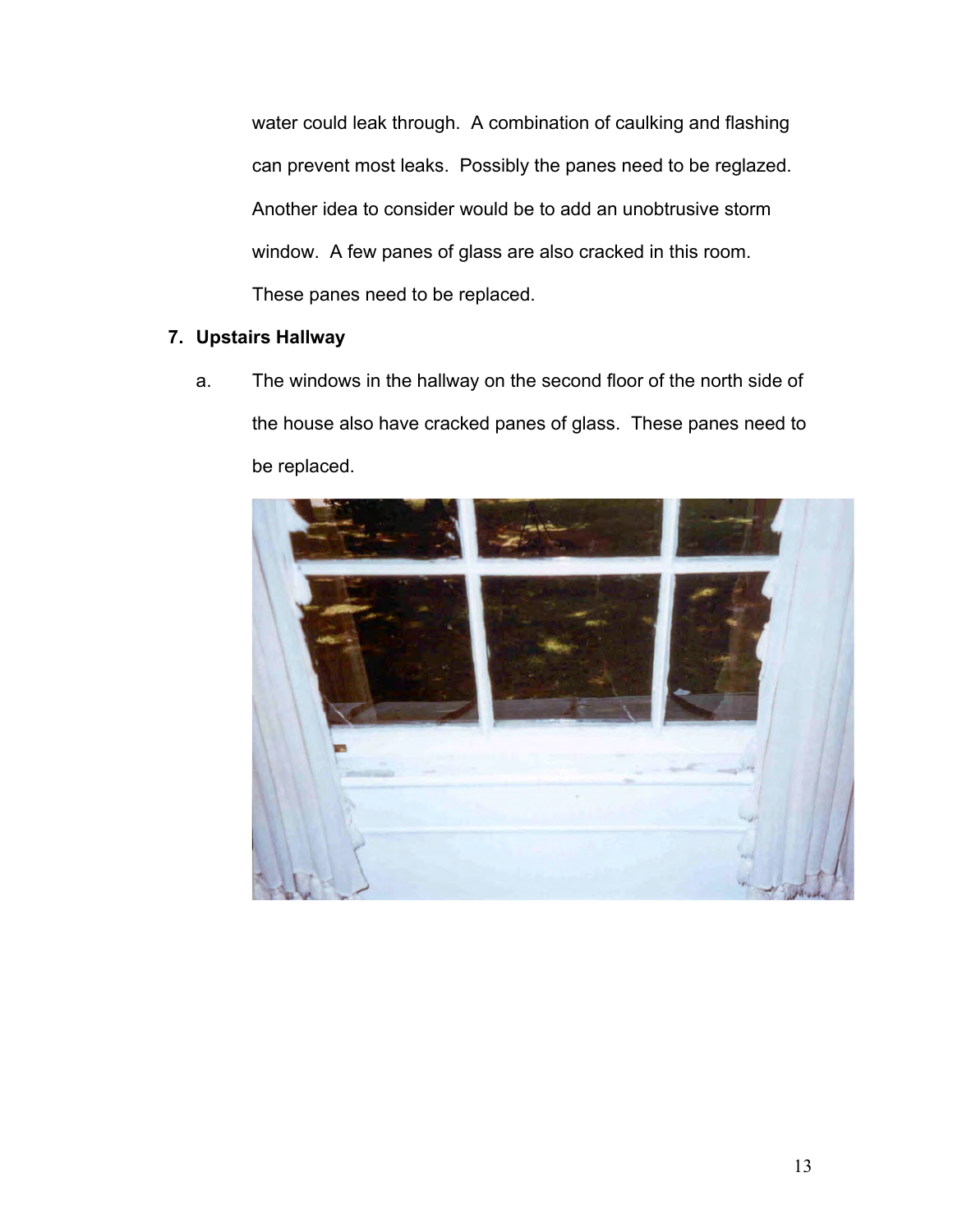# **8. Dining Room**

a. In the dining room, the paint on the ceiling is cracking and peeling, and the drywall tape beneath the paint is failing in spots. At this point, the ceiling should be retaped, filled, sanded, and repainted. This condition is probably due to excess humidity in the room. A dehumidifier would help control moisture. There is a place next to the door in the southwest corner, where a dehumidifier could be installed out of sight of any visitors. Also, the ground in the crawlspace below this room should be checked for signs of wetness. If so, the installation of a sheet plastic ground cover, coupled with proper drainage on the exterior, would aid in mitigating this situation.

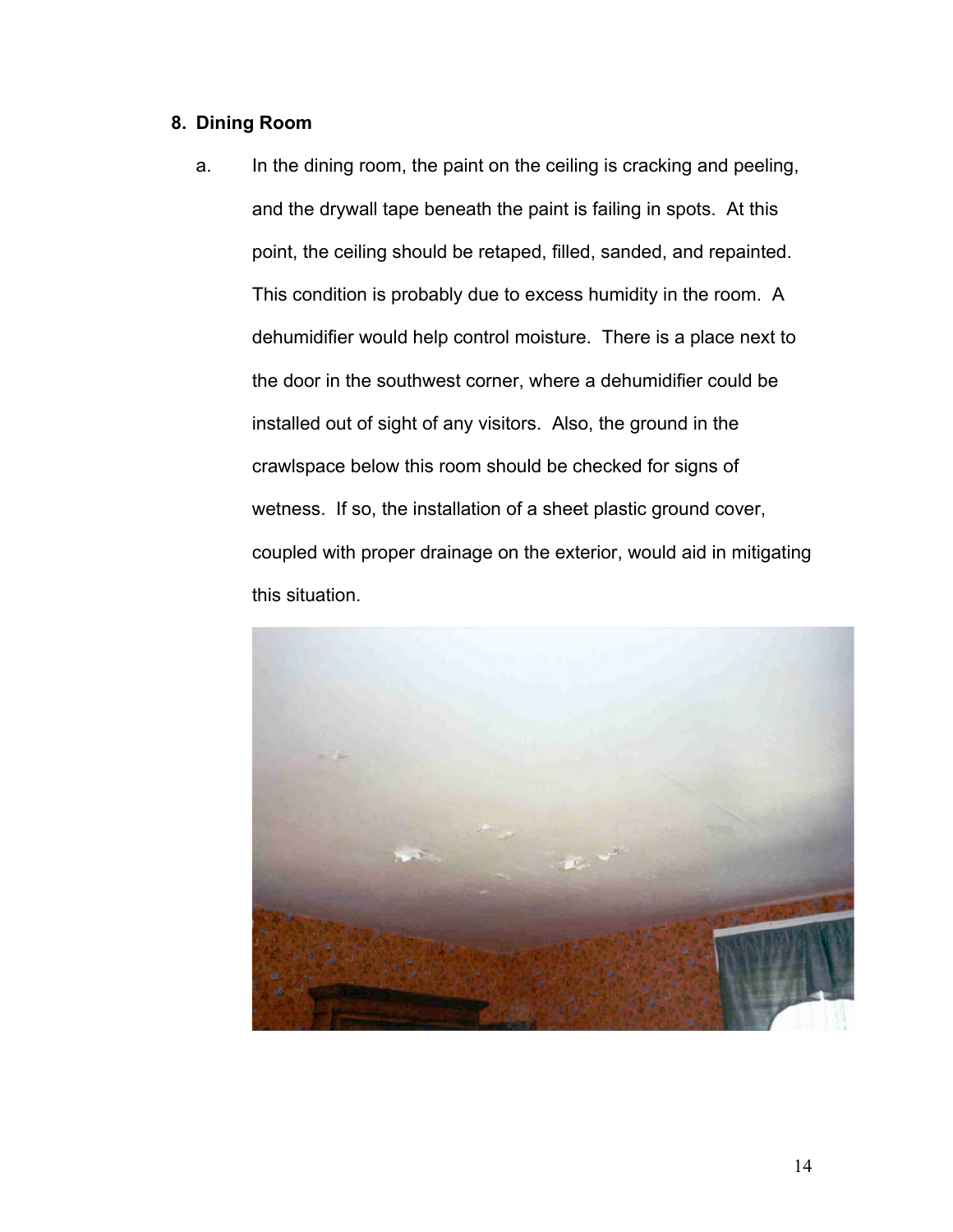## **9. Fire Prevention**

- a. The electrical wires, connections, and circuits that are in the house should be inspected by a licensed electrician to minimize the danger of an electrical fire.
- b. The prohibition against smoking should always be enforced in the house.
- c. The batteries in the smoke detectors that are in the house should be checked on a semiannual basis. Smoke detectors should be added to the rooms that do not have any. Management should consider the fact that if no one is in the house during periods of the day and the alarm system is turned off, a fire in the house could occur undetected.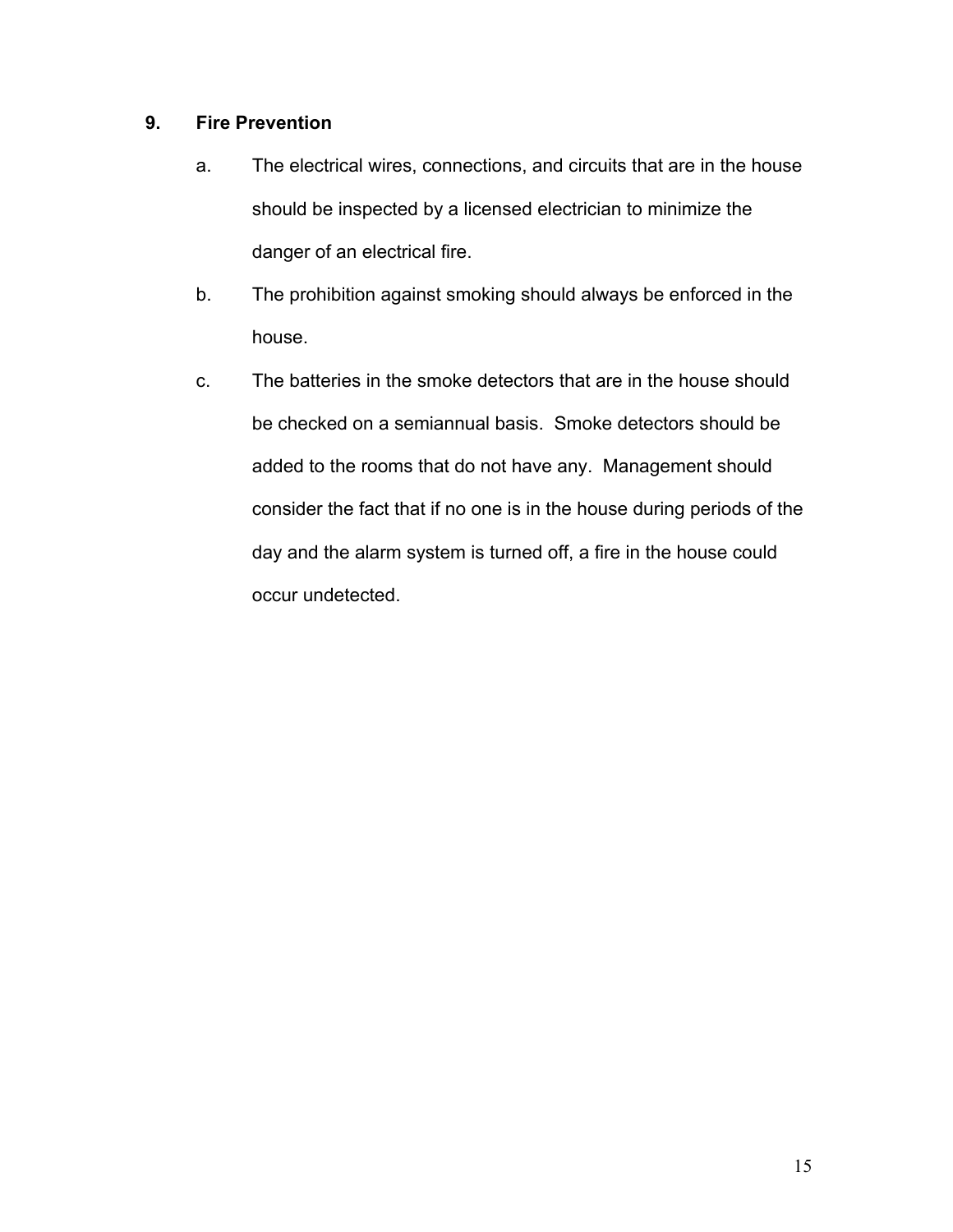## **10. Surrounding Buildings**

- a. Any ivy or other plant growth should be pulled off the buildings. The roots can compromise the fabric of the outer walls and chimneys.
- b. Bushes and branches should be trimmed or removed from proximity to the buildings. Any plant life close to a structure can accelerate damage from moisture to the roof, cornice, walls and adjacent parts.
- c. The wood on the east side of the former gift shop is rotting badly and needs to be replaced. The affected area should be checked for evidence of termite infestation.
- d. Care should be taken that surface rain water runs away from the buildings. The ground next to the structures should slant away at a 1 in 12 slope.